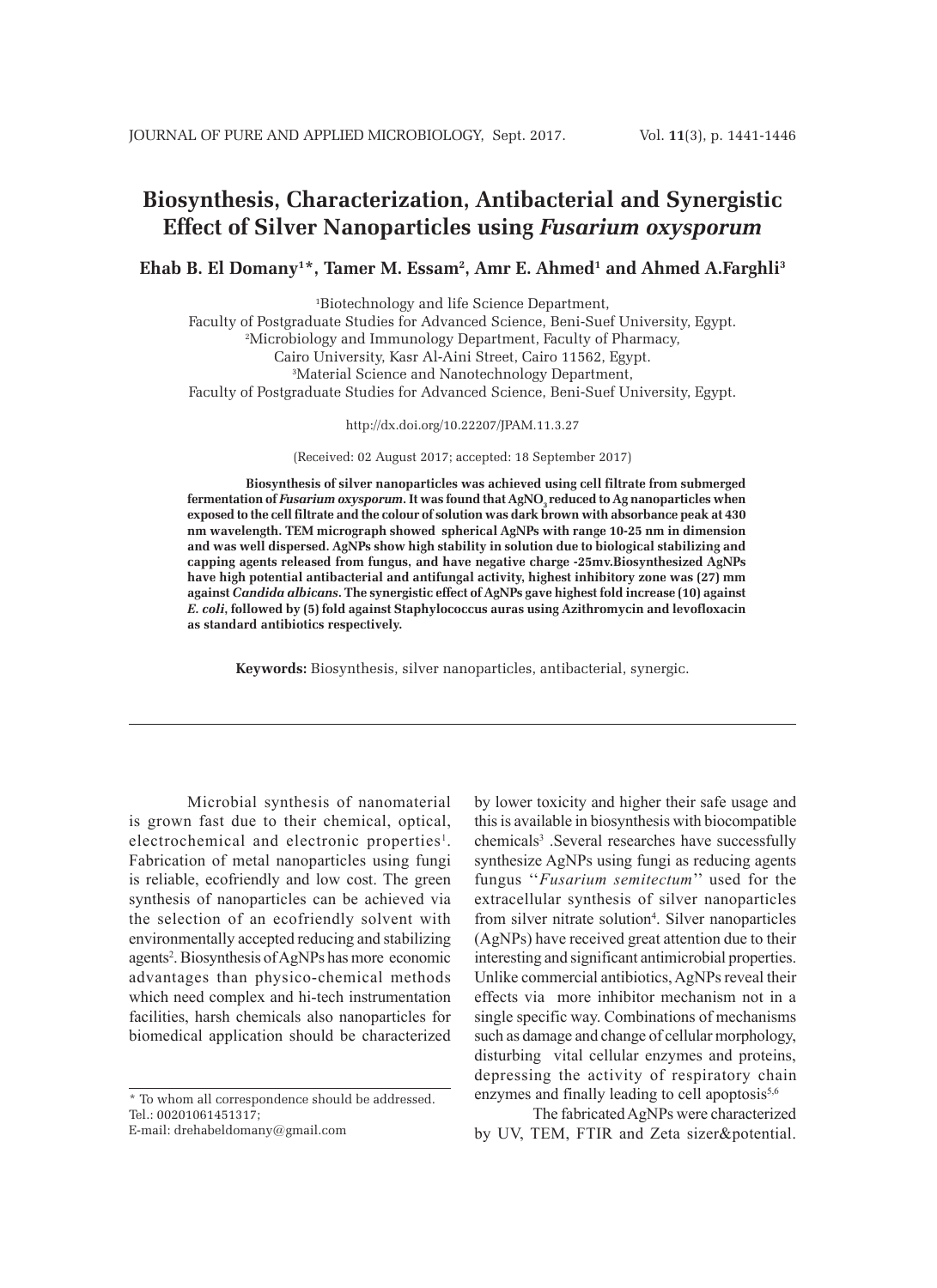Finally, the fabricated AgNPs were applied in the field of antibacterial and synergistic studies in comparison with standard antibiotics.

### **MATERIAL AND METHODS**

## **Chemicals and cultures**

In the present study the chemicals used are Silver nitrate, nutrient broth , potato dextrose agar purchased from Himedia (P) Ltd., Mumbai, as starting materials without further purification. Sterile milliQ water was used throughout the experiment. Microoganism used in the experiment are *Fusarium oxysporum* was kindly provided by The Regional Center For Mycology and Biotechnology, Azhar University, Cairo Egypt. All

| <b>Table 1.</b> Zone of Inhibition (mm) of AgNPs    |
|-----------------------------------------------------|
| synthesized by <i>F. oxysporum</i> against selected |
| bacterial pathogens                                 |

| <b>Bacterial</b> | Zone of inhibition (mm) |
|------------------|-------------------------|
| pathogen         | Mean $\pm$ SD           |
| B. subtilis      | $11.48 \pm 0.51$        |
| Staph. aureus    | 14 $04\pm0.48$          |
| $E$ coli         | $18.46 \pm 0.42$        |
| Candida albicans | $27.02\pm0.80$          |

chemicals and media used were of analytical grade. **Synthesis of nanoparticles**

For the synthesis of silver nanoparticles, the biomass of fungus F. oxprosum was prepared by growing the fungus aerobically in a liquid medium MYPG contain 0.3 gram (g.) malt extract, 0.3 g. yeast extract, 0.5 g. peptone and 1 g. glucose in 100 ml deionized water The flasks were inoculated and then incubated on orbital shaker at  $25 \pm 2$  °C and agitated at 120 rpm for 96 h. cell filtrate was obtained by passing it through Whattman filter paper No.1. 150 ml AgNo<sub>3</sub> 1mM was added to 20 ml free cell filtrate of F. oxprosum and incubated for 48 hours at 30°C with agitation 120 rpm. Separately the cell filtrate and  $\text{AgNO}_3$  solution were kept under the same conditions figure (fig.) 1. **Characterization of silver nanoparticles** 

The formation of AgNPs was observed by change in color from pale yellow to brown confirmed by using Uv- visible Spectrophotometer (Shimadzu) operated with 1 nm resolution. TEM images were obtained by JEOL-JEM 2100 (Japan) with an acceleration voltage of 200 KV ,analysis were prepared by coating aqueous AgNPs drops on carbon coated copper grid. Size and potential of AgNPs were measured using Zetasizer Nano-ZS90 (Malvern, UK) by applied diluted sample of

**Table 2.** Synergistic effect of antibiotics in combination with or without AgNPs against selected human bacterial pathogens

| Pathogens         | Antibiotics $(\mu$ g/disc) | Zone of<br>inhibition<br>(mm) disk only | Zone of<br>inhibition<br>$(mm)$ + Ag | Increased<br>zone size<br>(mm) |  |
|-------------------|----------------------------|-----------------------------------------|--------------------------------------|--------------------------------|--|
| Bacillus subtilis | Levofloxacin $(5 \mu g)$   | 28                                      | 30                                   | $\mathfrak{D}$                 |  |
|                   | Azithromycin $(15 \mu g)$  | 27                                      | 28                                   |                                |  |
|                   | Ciprofloxacin( $5 \mu$ g)  | 26                                      | 29                                   | 3                              |  |
|                   | Amoxicillin( $25 \mu$ g)   | 18                                      | 20                                   |                                |  |
| Staph. aurus      | Levofloxacin( $5 \mu$ g)   | 25                                      | 30                                   | 5                              |  |
|                   | Azithromycin $(15 \mu g)$  | 26                                      | 28                                   |                                |  |
|                   | Ciprofloxacin( $5 \mu$ g)  | 25                                      | 29                                   | 4                              |  |
|                   | Amoxicillin( $25 \mu$ g)   | 24                                      | 27                                   | 3                              |  |
| E.coli            | Levofloxacin( $5 \mu$ g)   | 35                                      | 37                                   |                                |  |
|                   | Azithromycin( $15 \mu$ g)  | 25                                      | 35                                   | 10                             |  |
|                   | Ciprofloxacin( $5 \mu$ g)  | 38                                      | 39                                   |                                |  |
|                   | Amoxicillin( $25 \mu$ g)   | 17                                      | 18                                   |                                |  |
| Candida albican   | Levofloxacin( $5 \mu$ g)   | $\Omega$                                | 19                                   | 19                             |  |
|                   | Azithromycin $(15 \mu g)$  | $\theta$                                | 18                                   | 18                             |  |
|                   | Ciprofloxacin( $5 \mu$ g)  | $\theta$                                | 20                                   | 20                             |  |
|                   | Amoxicillin( $25 \mu$ g)   | $\theta$                                | 13                                   | 13                             |  |
|                   |                            |                                         |                                      |                                |  |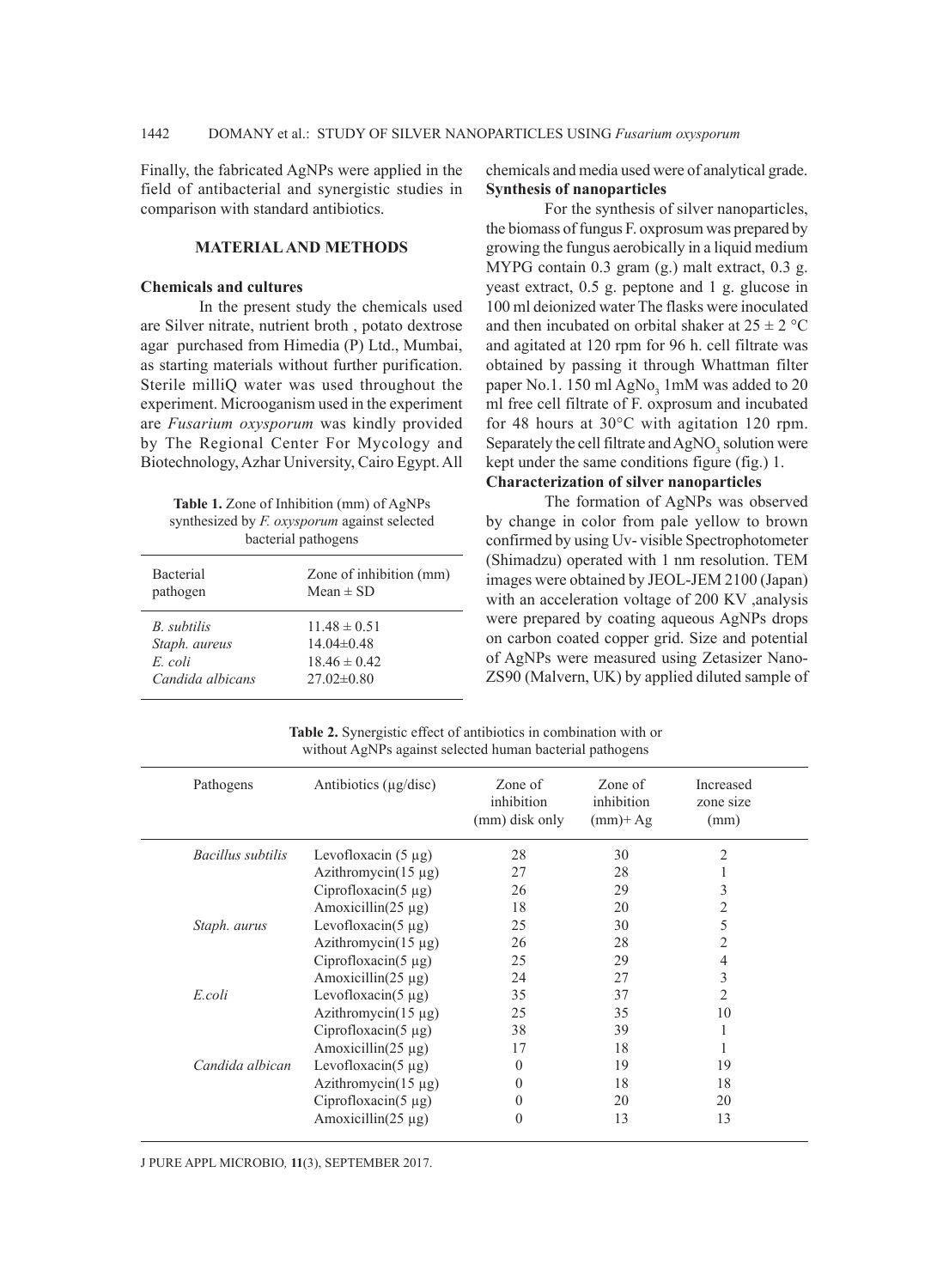AgNPs. Further characterization involved Fourier Transform Infrared Spectroscopy (FTIR) (Perkin– Elmer) analysis of drop of silver nanoparticles by scanning the spectrum in the range 450–4,000 cm<sup>-1</sup> at a resolution of 4 cm-1.

## **Antibacterial activity of AgNPs against pathogenic bacteria**

## **Antibacterial assay**

The antibacterial activity of synthesized AgNPs was evaluated using agar well diffusion method7 . Pure cultures of selected human pathogenic bacteria were subcultured individually in nutrient broth for 12hrs at 37°C. A 20ml volume of sterile Mueller Hinton Agar medium was poured into each petriplate and each bacterial strain was swabbed uniformly into plates using sterile cotton swabs. Wells of 5 mm diameter were made onto each bacterium inoculated agar plate using sterile gel puncture. 100µl of AgNPs suspension was introduced into the corresponding wells. The bactericidal activity was determined by a clear inhibition zone around the sample loaded well after incubation of plates over night at 37°C.

**Synergistic effect of AgNPs**

The synergistic effect of AgNPs was

carried out by disc diffusion method. To determine the synergistic effect, four standard antibiotic discs such as Amoxicillin, Ciprofloxacin, Azithromycin and levofloxacin were impregnated individually with 100µl each of freshly prepared AgNPs and were placed onto the Mueller Hilton Agar medium inoculated with individual test organisms. Standard antibiotic discs alone were used as positive controls. These plates were incubated overnight at 37°C. After incubation, the result was recorded by measuring the inhibitory zone diameter (mm).

## **RESULT AND DISCUSSION**

The color change of AgNO<sub>3</sub> solution from pale yellow to dark brownish yellow indicated the formation of AgNPs. The color change is due to the excitation of surface plasmon vibration in the NPs<sup>8</sup>. The active molecules (proteins and Enzymes) present in the *Fusarium oxysporum* filtrate reduced the silver metal ions into AgNPs. The formation of AgNPs was confirmed by intense absorption peak at wavelength 435 nm, which are typical absorption bands of spherical AgNPs due to their



**Fig. 1.** A- cell filtrate B- Cell filtrate with  $AgNO_3$  C- $AgNO<sub>3</sub>$  only



Fig. 2. Absorbance of Biosynthesized AgNPs



**Fig. 3.** TEM micrograph showed different size of AgNPs with spherical shape

J PURE APPL MICROBIO*,* **11**(3), SEPTEMBER 2017.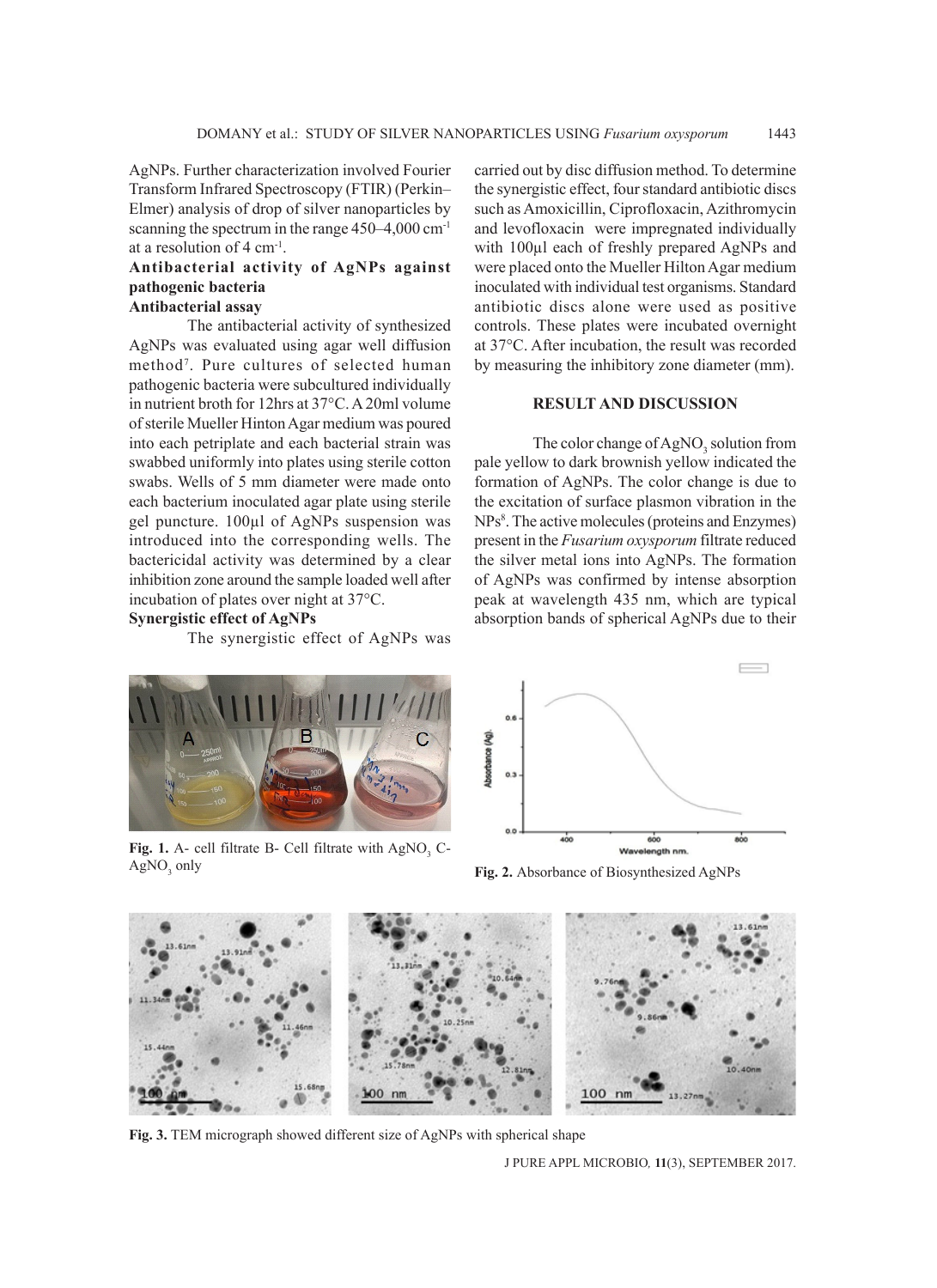surface plasmon resonance (Fig. 2). Results were compatible with *Fusarium oxysporum* cell filtrate produce AgNPs solution yielded a maximum absorbance at 436 nm<sup>9</sup>. Similar absorption peaks were observed in AgNPs formation using *Fusarium*  species cell filtrate with a maximum absorption

band at 420 nm<sup>4,8</sup>. TEM technique was employed to visualize the size and shape of the silver nanoparticles formed. Fig. 3 shows single spherical silver nanoparticles in shape with range 10-25 nm in size and almost polydispersed. AgNPs showed moderate stability with negatively charged -25mv



**Fig. 4.** Zeta sizer and zeta potential



J PURE APPL MICROBIO*,* **11**(3), SEPTEMBER 2017. **Fig. 5.** FTIR of biosynthesized silver nanoparticles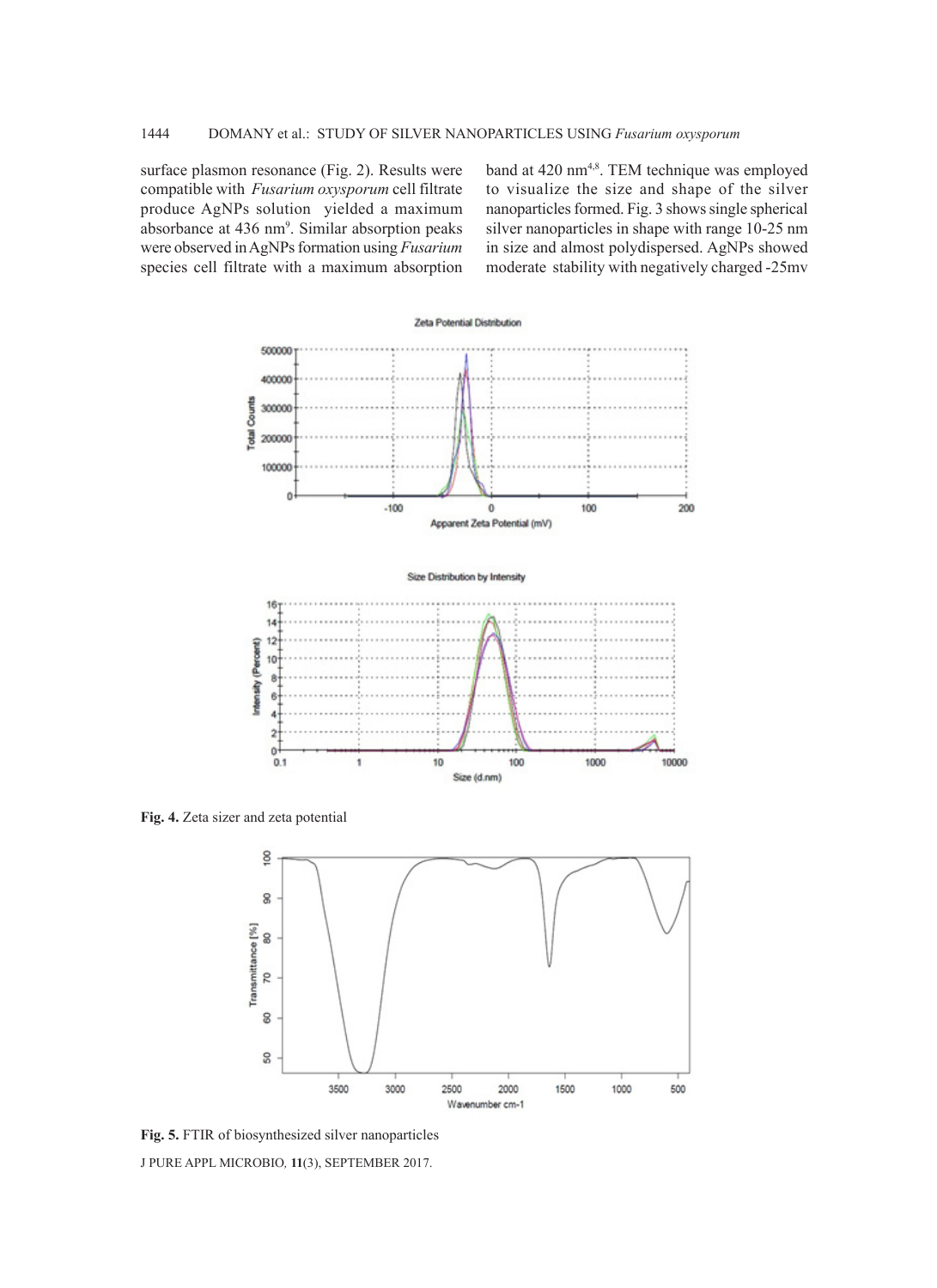

**Fig. 6.** A) *Candida albicans* (1 AgNPs, 2 cell filtrate); B) *B. subtilis* (1 AgNPs , 2 Cell filtrate).



**Fig. 8.** Shows 1- Antibiotic with AgNPs 2- Antibiotic only

fig. 4 due to proteins moiety attached to AgNPs as bio coating agents, also fig. 4 shows good size distribution intensity of particles using zeta seizer measurements. Previous reports confirmed that the prepared nanoparticles with zeta potential value greater than  $+25$  mV or less than  $-25$  mV typically have high degree of stability<sup>11</sup>. zeta potential value -12.02 mV for green AgNPs and -10.4 mV for chemical AgNPs<sup>3</sup>.

Further FTIR show band at 1637 which can be attributed to carbonyl stretch of amides and thereby could be related to proteins that may be encapsulate<sup>11</sup> fig. 5.

## **Antibacterial activity**

The antibacterial activity of AgNPS was investigated against the human bacterial pathogens such as *B.subtilis*, *S. aureus*, *E.coli* and *candida albican* and the result on the inhibitory zone (mm) is represented in Table 1. AgNPS gave the highest



**Fig. 7.** Azithromycin with AgNPs 2. Azithromycin only *against E.coli*

zone of inhibition (27.02 mm) against Candida albican , whereas the lowest zone of inhibition (11.48mm) was recorded against Bacillus subtilis fig 6. Similarly, an effective antimicrobial activity against higher antibacterial activity against *S. typhi* than than *B. subtilis* a using  $AgNPs^{12}$  Antibacterial activity against E. coli and S. aureus showed good results showing maximum zone of inhibition of 17mm and 16 mm, respectively<sup>13</sup>.

The result on synergistic effect of biosynthesized AgNPs is given in Table 2. It revealed that the distinct difference was observed between the inhibitory zones by antibiotics with and without AgNPs, similarly Gold nanoparticles showed synergistic effect against different pathogenic bacteria2 .The enhanced zone of inhibition was observed and it was increased from 25 to 35 mm when the AgNPs were incorporated with Azithromycin antibiotics against *E.coli*. figure 7. In contrast, inhibition zone was zero with all tested antibiotics against *candida albican* then show increase of inhibition zone with combination with AgNPs but still lower than AgNPs only Fig. 8. Ciprofloxacin was subsequently shown to be greater against Staph and bacillus than against *E.coli*.

#### **CONCLUSION**

Biosynthesis of AgNPs has many advantages such as economic viability and easy scale up. Applications of nanoparticles in medical and other fields make this method potentially use for the large-scale synthesis of other inorganic nanomaterials. Narrow size distribution and small nanosize AgNPs also offer advantages for self-assembled monolayer formation and enhanced surface area. Silver colloidal solution is biologically well suited and has the potential

J PURE APPL MICROBIO*,* **11**(3), SEPTEMBER 2017.